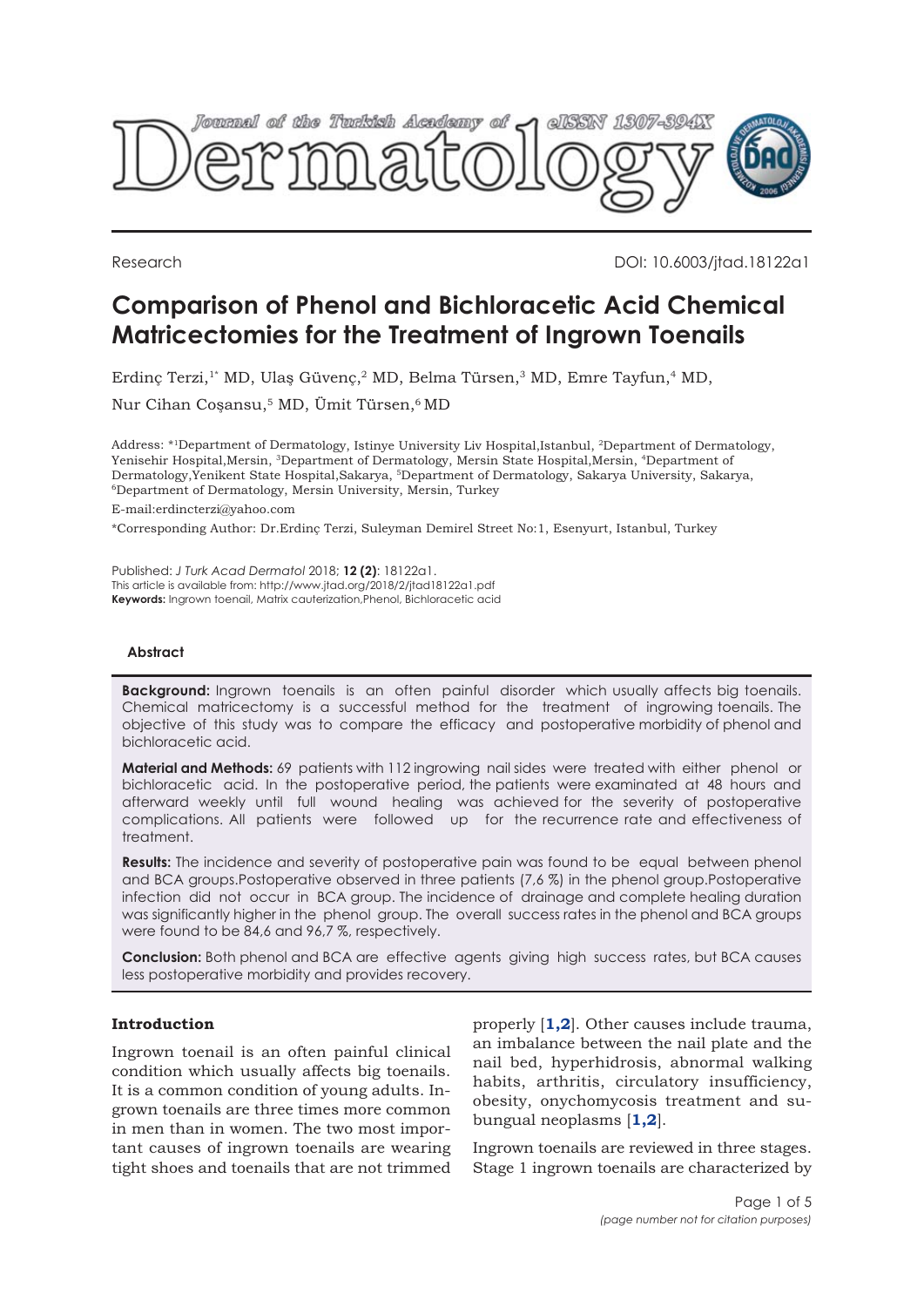erythema, slight edema, and pain with pressure to the lateral nail fold. Stage 2 is marked by increased symptoms of stage 1 as well as drainage and infection. Stage 3 ingrown toenails display magnified symptoms of stage 1 accompanied by lateral wall thickening and granulation tissue. Conservative treatment methods are used in stage 1 ingrown toenails. Surgical treatment methods should be used in recurrent stage 1 ingrown toenails, and in stage 2 and stage 3 cases [**[3,4,5](#page-3-0)**]. Partial nail avulsion and chemical matricectomy is the most successful management method used for the treatment of ingrown toenails in recent years [**[2,3,](#page-3-0)[6](#page-4-0),[7](#page-4-0)**]. Phenol is the most commonly used agent for chemical matricectomy. Chemical matricectomy with phenol has a low recurrence rate and good cosmetic results, but it produces extensive tissue destruction and can result in drainage and a delayed healing time. These adverse effects have brought forward the use of chemical agents such as sodium hydroxide and trichloroacetic acid (TCA) for matricectomy [**[3](#page-3-0),[6,7](#page-4-0)**]. BCA is typically used at full strength (100%) in its natural liquid state and has a broad range of indicat ions, including xanthelasma, sebaceous hyperplasia, verrucae, hard and soft corns, seborrheic keratoses, ingrown nails, cysts, chemical peeling and benign erosions of the cervix8. BCA causes coagulative necrosis of cells through extensive protein denaturation and resultant structural cell death [**[7](#page-4-0),[8](#page-4-0)**]. The objective of this study was to compare the effectiveness and postoperative morbidity of phenol and BCA chemical matricectomy in the treatment of ingrown toenails.

## **Methods**

A total of 69 patients with 112 ingrown toenail edges were included in our study. Clinical findings of the patients are shown in Table 1. There were 39 patients in the group 1 who were treated with 88% phenol matrix cauterization. There were 30 patients in the group 2 who were treated with 90% BCA matrix cauterization. All patients were followed-up at two-day intervals during the first week after surgery. Weekly follow-ups were continued until complete healing of the wound. After complete wound healing, the patients were scheduled for follow-up visits every three months.

Appropriate systemic and topical antibiotics were administered before the surgical procedure for patients who were diagnosed with infection.Before the surgical operation the patients were evaluated for uncontrolled diabetes mellitus, hemorrhagic diathesis, peripheral vascular disease, hypersensitivity against chemical solution and serious systemic illnesses.

## **Surgery**

Digital anesthesia with epinephrine- free 1% lidocaine was performed after cleaning the side of operation with the povidone-iodine solution.A tourniquet was applied proximal to the big toe. By using septum elevators, the ingrown nail was lifted of the nail bed by sta rting at the edge. The nail was cut longitudinally 3-4 mm away from the ingrown portion and extracted. 88% phenol was applied with a cotton tipped applicator to the matrix of extracted part and rubbed into the nail bed in the group 2 patients. Ninety percent BCA was applied with a cotton tipped applicator to the matrix of extracted part and rubbed into the nail bed in the group 2 patients. 90% BCA application were performed two times for two m inutes each (a total 4 min). The site of operation was thereafter flushed with isotonic saline solution in order to neutralize the effect of phenol and BCA.The tourniquet was removed, antibiotic containing ointment was applied. A gauze bandage was wrapped around the nail.

#### **Postoperative Care**

All patients were followed-up at two-day intervals during the first week after surgery. Weekly follow-ups were continued until complete healing of the wound. Postoperative complications such as postoperative pain, discharge, infection and tissue destruction were evaluated during postoperative followups. After complete wound healing, the patients were scheduled for follow-up visits every three months. During the follow-up period, recurrence rate and cosmetic results were evaluated in order to determine the effectiveness of the surgical treatment. Relapse was is defined as evidence of ingrowth of the nail edge or the formation of spicules.

When evaluating the results from the study, NCSS (Number Cruncher Statistical System) 2007&PASS 2008 Statistical Software (Utah,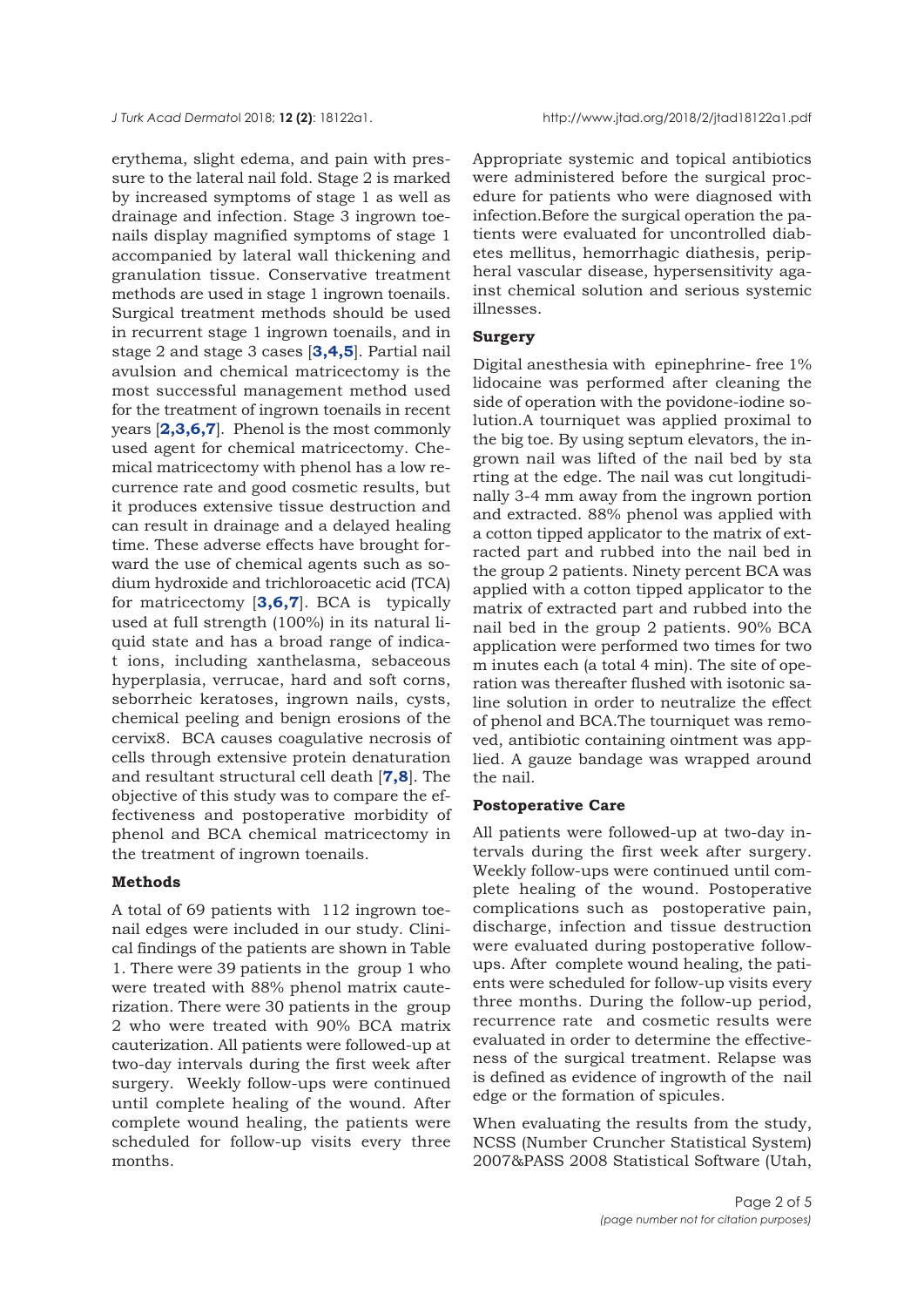USA) was used for statistical analyses. When evaluating the data from the study, Student's t-test was used for comparisons of quantitative data, in addition to descriptive statistical methods. Chi-square test, Fisher's exact chisquare and Mann Whitney U tests were used for comparisons of qualitative data. Statistical significance was defined as p<0.05.

# **Results And Discussions**

The mean age of the patients was  $35.05 \pm 17.48$ (1-79).Of the 69 patients, 35 patients (50.7%) were male and 34 (49.3%) female. There were 39 patients (23 male,16 female) with 54 ingrowing nail sides in group 1 who were treated with phenol and 30 patients (18 female,12 male) with 58 ingrowing nail sides in group 2 who were treated with BCA. The mean age of group 1 was  $36.44 \pm 13.74$  years (range 14-79 years) . The mean age of group 2 was  $36.08 \pm 12.43$  years (range 1-60 years). There was no difference between two groups regarding sex, age and side of ingrowing nail. The mean followup duration of patients was  $21.18 \pm 07.32$  months (7-24 months) . The mean follow-up duration of group 1 was  $23.37 \pm 9.45$ . The mean follow-up duration of group 2 was  $17.29 \pm 06,65$ . Stages of the treated nail sides are given in (**Table 1**).

#### **Postoperative Evaluation**

**Postoperative Pain:**The severity of pain was mild or moderate between two groups.None of the patients experienced severe pain. While 11(28,3%) of the group 1 patients had mild pain, 7 (17,9 %) moderate pain, 21 (53,8 %) experienced no pain.

While 10 (33,3 %) of group 2 patients had mild pain, 10 (33,3 %) moderate pain, 10 (33,3 %) experienced no pain. There was no statistically significant difference between two groups regarding the incidence and severity of pain (p> 0.05).

**Postoperative Drainage:** Postoperative drainage improved within 15 days in 27 of the group 1 patients (69.2%), within 21 days in six of the group 1 patients (15,4%) and within one month 6 of the group 1 patients (15,4%). Postoperative drainage improved 10 days in 29 of the group 2 patients (96,7%) and within 15 days in one of the group 2 patients (3,3 %) . The duration of postoperative drainage was significantly higher in the group 1 (phenol group) (p <  $0.001$ ). 20 patients( $51.2$  %) in the group 1 (phenol group) completely recovered within 15 days, nine patients(23,2) within 21 days, and 10 patients(25,6%) within one month. All patients of group 2 (BCA group) completely recovered within 21 days.The duration of complete recovery was significantly higher in the group 1 (phenol group) (p <0.001).

**Postoperative Infection:** Postoperative infection was occurred in three patients (7,6%) in the group 1(phenol group). Postoperative infection did not occur in group 1 (BCA group).

**Success Rates:** One patient who underwent BCA matricectomy had recurrence in a single nail edge (3,3%) at 12 months follow-up.No recurrence was observed among 29 patients in the group 2(BCA group) during the follow-up period.Six patients who underwent phenol matricectomy had recurrence in six nail edges (15,4%) during follow-up period.

**Table 1.** Clinical Findings of the Patients

|                              | Group 1 (Phenol) | Group 2 (BCA)  |
|------------------------------|------------------|----------------|
| <b>NUMBER OF PATIENTS</b>    | 39               | 30             |
| <b>GENDER</b>                |                  |                |
| <b>Male</b>                  | 23               | 12             |
| Female                       | 16               | 18             |
| <b>AGE</b>                   | 36,44±13,74      | 36,08±12,43    |
| <b>DURATION OF FOLLOW-UP</b> | 23,37±9,45       | 17,29±06,65    |
| <b>STAGE</b>                 |                  |                |
| Stage 1                      | 13               | 11             |
| Stage 2                      | 34               | 40             |
| Stage 3                      | $\overline{7}$   | $\overline{7}$ |
| <b>AFFECTED NAIL EDGE</b>    |                  |                |
| <b>Lateral</b>               | 29               | 14             |
| <b>Medial</b>                | 25               | 44             |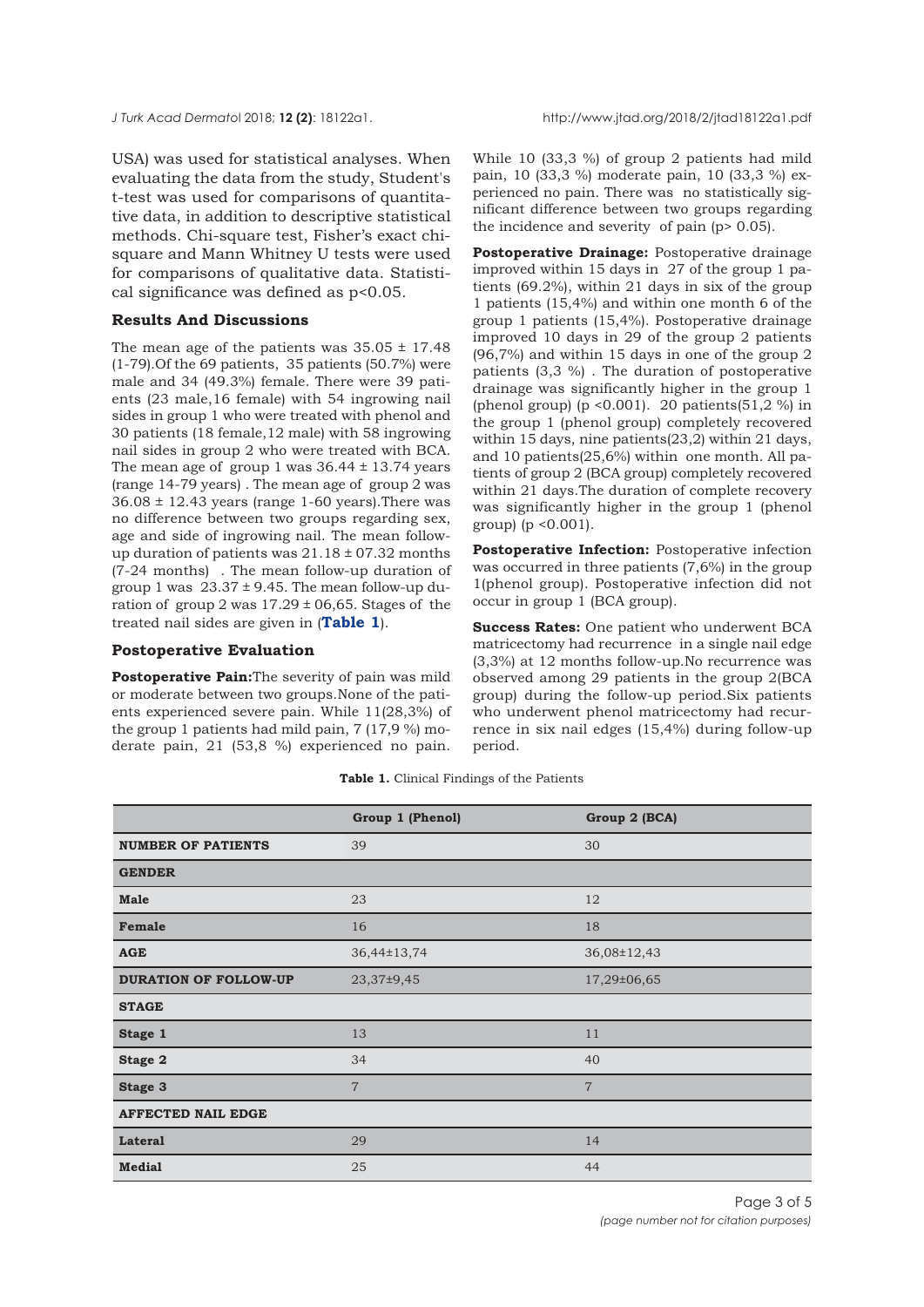<span id="page-3-0"></span>

Phenol group showed signs of recurrence within mean period of  $10.8 \pm 2.35$  months. The overall success rates in the phenol and BCA groups were found to be 84.6% and 96,7%. There was no statistically significant difference between the recurrence rates and overall success rates of the two  $groups(p> 0.05)$ .

Chemical matricectomy is known as a successful and safe surgical treatment options for the ingrown toenails. Chemical matricectomy was first introduced in 1945 by *Boll* and it is a widely used method since then. The aim of treatment is to chemically destroy the lateral matrix horn in order to prevent the lateral nail plate grow into the fold in the future.Generally phenol,sodium hydroxide and TCA are used in chemical matricectomy. Phenol is an effective protein denaturant. Phenol cauterizes by producing a coagulation necrosis in the matrix and surrounding soft tissues. It has antibacterial and local anesthetic effects that offer additional advantage for its use. Phenol matricectomy has been the choice of treatment for many investigators with high success rates (91-100 %) for years. However, the disadvantage of performing this procedure include unpredictable tissue damage due to chem ical burn caused by phenol,excessive drainage,persistent infection and extended healing times.Foll owing phenol applications abdominal pains, dizziness, hemoglobinuria, cyanosis, and occasionally severe systemic reactions such as cardiac arrhythmia may ocur in addition to local side effects.

In recent years, matricectomy with sodium hydroxide has been found to be as effective as phenol matricectomy, with shorter healing periods and a lower risk of local and systemic toxicity. Sodium hydroxide causes alkali burns and liquefaction necrosis, resulting in less postoperative drainage and faster healing, however prolonged application of a strong alkali can cause excessive damage due to slowly progressing liquefaction necrosis.

BCA is typically used at full strength (100%) in its natural liquid state and has a broad range of indications, including xanthelasma, sebaceous hyperplasia, verrucae, hard and soft corns, seborrheic keratoses, ingrown nails, cysts, chemical peeling and benign erosions of the cervix [**[8](#page-4-0)**]. BCA causes coagulative necrosis of cells through extensive protein denaturation and resultant structural cell death [**[7,8](#page-4-0)**].

*Bostancı* et al. followed their patients for a mean period of 14 months and observed approximately similar success rates in sodium hydroxide (95,1%) and phenol matricectomies (95,8%). In this study, recurrences occurred within 10 months [**[9](#page-4-0)**].

The severity of pain was mild or moderate between two groups in our study. None of the patients experienced severe pain. While 11(28,3%) of the group 1 patients(phenol group) had mild pain, 7

(17,9 %) moderate pain, 21 (53,8 %) experienced no pain. While 10 (33,3 %) of group 2 patients(BCA patients) had mild pain, 10 (33,3 %) moderate pain, 10 (33,3 %) experienced no pain. There was no statistically significant difference between two groups regarding the incidence and severity of pain.

Postoperative drainage improved within 15 days in 27 of the group 1 patients(phenol group) (69.2%), within 21 days in six of the group 1 patients (15.4%) and within one month six of the group 1 patients (15.4%). Postoperative drainage improved 10 days in 29 of the group 2 patients (BCA group) (96.7%) and within 15 days in one of the group 2 patients (3,3 %). The duration of postoperative drainage was significantly higher in the group 1 (phenol group). 20 patients $(51,2\%)$  in the group 1 (phenol group) completely recovered within 15 days, nine pat ients(23,2 %) within 21 days, and 10 pat ients(25,6%) within one month. All patients of group 2 (BCA group) completely recovered within 21 days.The duration of complete recovery was significantly higher in the group 1 (phenol group).

One patient who underwent BCA matricectomy had recurrence in a single nail edge (3,3%) at 12 months follow-up.No recurrence was observed among 29 patients in the group 2(BCA group) during the follow-up period.Six patients who underwent phenol matricectomy had recurrence in six nail edges (15,4%) during follow-up period. There was no statistically significant difference between the recurrence rates and overall success rates of the two groups  $(p > 0.05)$ .

#### **Conclusions**

We conclude that both phenol and BCA matricectomies are effective in the treatment of ingrowing toenails,but BCA matricectomy seems to offer superior results by providing faster recory on the basis of cessation of dranaige and complete healing of periungual tissue damage when compared with phenol matricectomy. Therefore,we suggest that BCA can be used in place of phenol for chemical matricectomy.

### **References**

- 1. Aksakal B. Conservative treatment of ingrown toenails. T Klin J Int Med Sci 2005; 1: 56-59.
- 2. Altinyazar C.Surgical treatment of ingrown toenails T Klin J Int Med Sci 2005; 1: 60-62.
- 3. Ozdemir E, Bostanci S, Ekmekci P, Gurgey E. Chemical matricectomy with 10% sodium hydroxide for the treatment of ingrowing toenails. Dermatol Surg 2004; 30: 26-31. PMID: 14692922
- 4. Erdogan FG. A simple, pain-free treatment for ingrown toenails complicated with granulation tissue.Dermatol Surg 2006; 32: 1388-1390. PMID: 17083593